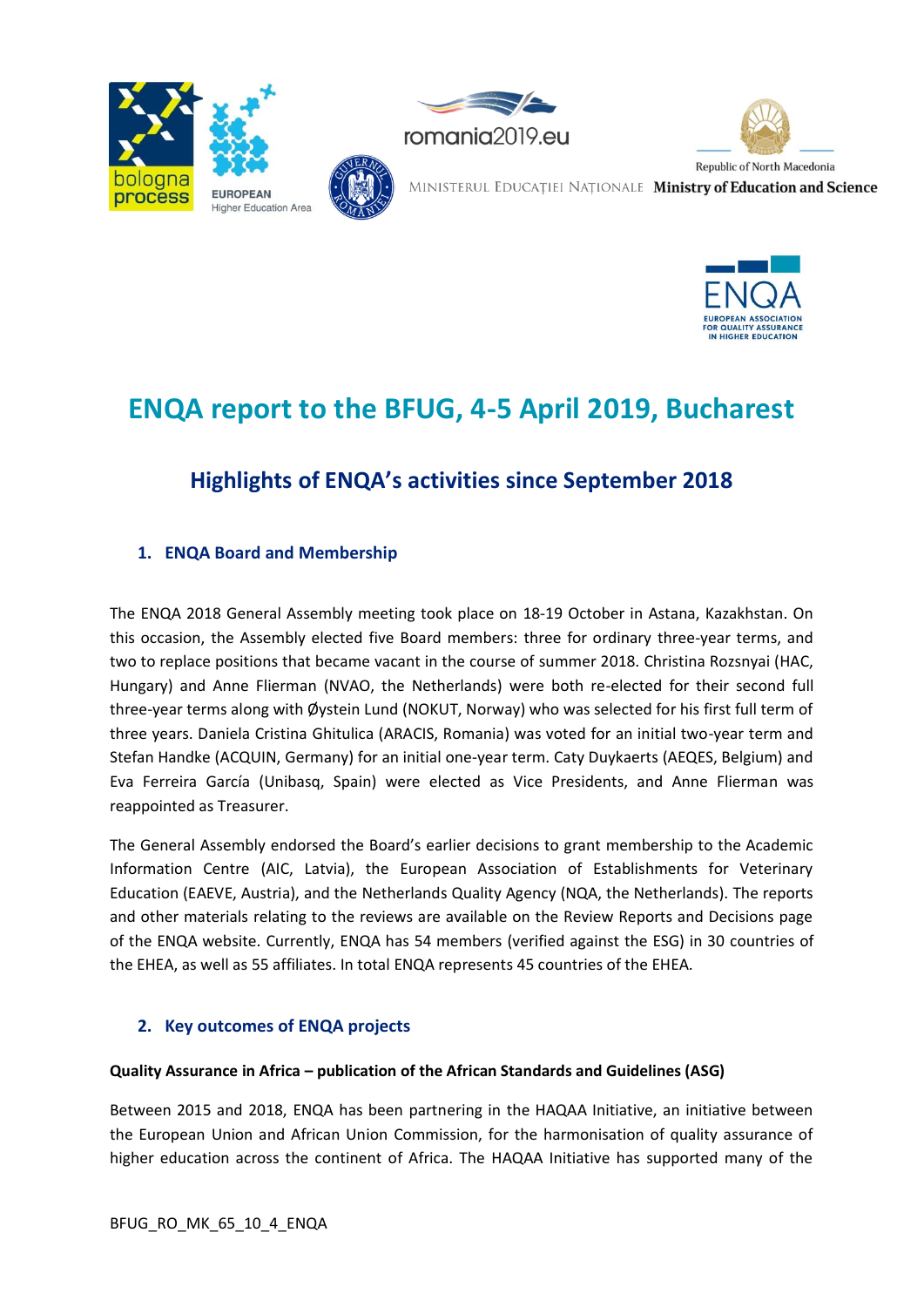commitments made within the African Union's Pan-African Quality Assurance and Accreditation Framework (PAQAF).

In the Initiative, ENQA coordinated the drafting of the **Standards and Guidelines for Quality Assurance (ASG-QA)**, which provides an overarching framework for quality assurance in higher education. The work was carried out by a Technical Working Group consisting of African higher education and quality assurance experts and an expert representing the EHEA. The work was inspired by the existing standards in Africa and in other parts of the world, as well as by the Standards and Guidelines for Quality Assurance in the European Higher Education Area (ESG).

As a result of an extensive consultation of higher education institutions, quality assurance agencies, ministries, regional bodies and student representatives, the ASG-QA were launched in 2018 in the four languages of the African Union; French, English, Arabic and Portuguese. The ASG-QA consist of three parts; internal quality assurance of higher education institutions, external quality assurance carried out in institutions and the quality assurance of QA agencies. They aim at promoting trust between higher education institutions, quality assurance agencies, regulatory bodies and other stakeholders - for transparency, accountability and increased international competitiveness of African higher education. The standards are expected to be endorsed by the Heads of State in the African Union during 2019.

ENQA was also closely involved in the preparation of a review methodology for the external review of quality assurance agencies, to further stabilise and formalise the external assessment of quality assurance agencies. The review methodology was prepared benchmarking the ENQA Agency Review model as well as the review methodology developed in the SHARE Programme carried out in the ASEAN region.

### **ENQA working group published "Considerations for QA of e-learning provision"**

ENQA published in June 2018 an occasional paper **"Considerations for QA of e-learning provision"** which resulted from the work of an ENQA working group on QA and elearning (2015-2018). The group looked into how elearning is being addressed by external quality assurance, what current good practice could be identified, and how the ESG can be used to appropriately address quality assurance of elearning from the internal and external quality assurance point of view. The resulting **key considerations** are not prescriptive, and thus do not form a parallel set of standards, but are rather intended to help agencies and institutions to reflect on what specificities need to be taken into account when evaluating and measuring quality of elearning, in line with the ESG. The document covers all ESG Part 1 standards and evaluates how their requirements can be met by programmes and institutions. ENQA consulted a wide range of stakeholders, including the E4 organisations, during the drafting of the paper.

ENQA encourages countries, agencies and institutions to use the paper as referenec when devising their specific policies and QA measures for elearning provision. The paper is available on the ENQA website[:https://enqa.eu/indirme/Considerations%20for%20QA%20of%20e](https://enqa.eu/indirme/Considerations%20for%20QA%20of%20e-learning%20provision.pdf)[learning%20provision.pdf](https://enqa.eu/indirme/Considerations%20for%20QA%20of%20e-learning%20provision.pdf)

### **Recent ENQA report on QA and work-based learning (WEXHE project)**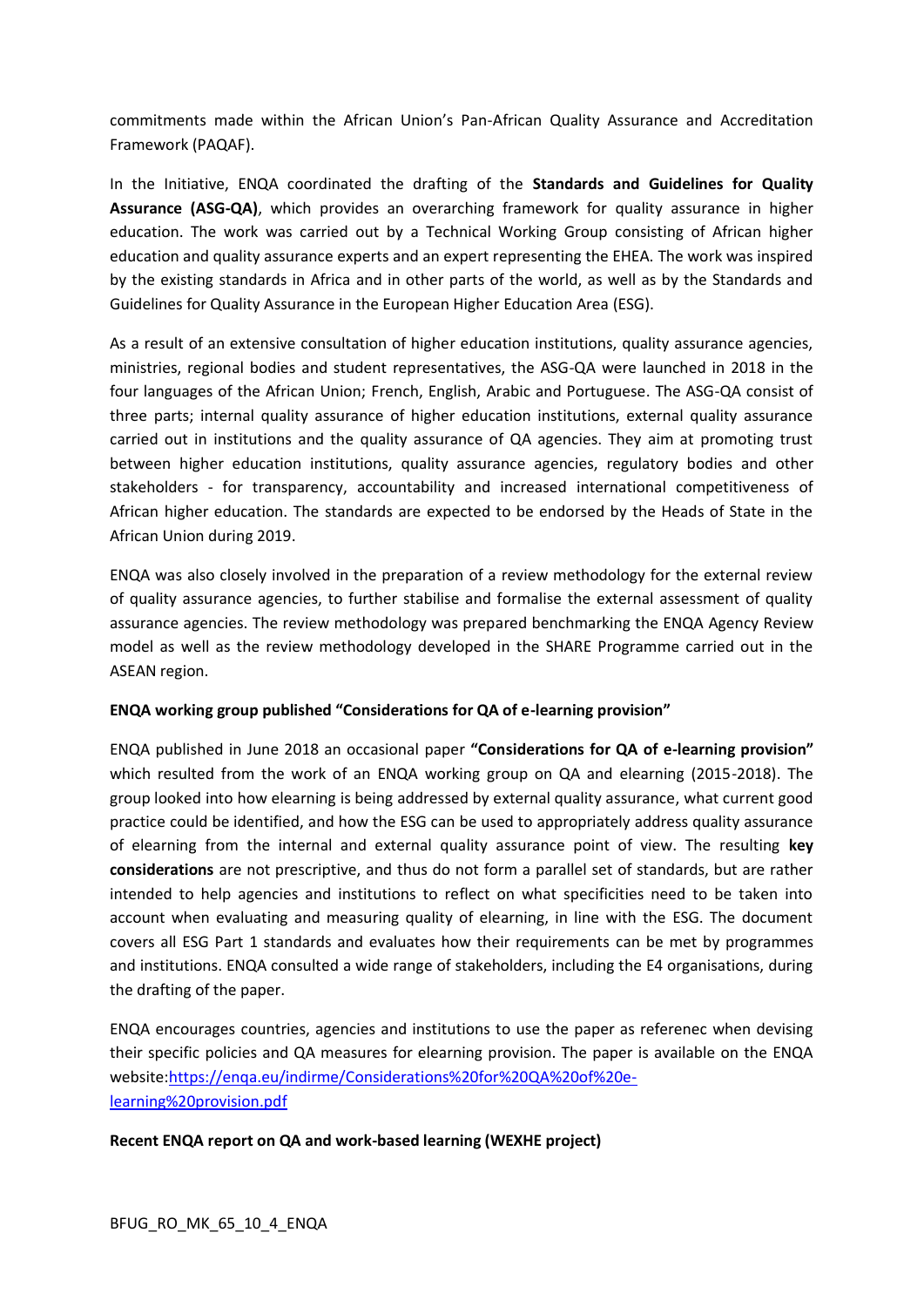ENQA is a partner in the Erasmus+ funded Knowledge Alliance project *[Integrating Entrepreneurship](https://wexhe.eu/)  [and Work Experience into Higher Education](https://wexhe.eu/)* (WEXHE) which aims to support the development of work-based learning (WBL) relating to HE – internships/work placements, apprenticeships and entrepreneurship – thereby enhancing the value of higher education and supporting the transition of graduates into employment and career success.

In the framework of the project, **ENQA has produced a report which explores WBL with a particular focus on quality assurance**: for instance, where WBL is concerned, which quality assurance criteria are used, and how are they applied and tested. The study includes an analysis of key, publicly available documents and a survey to QA agencies which aimed to identify the role external QA agencies are playing, if any, in terms of guiding and assessing the integration of WBL into educational programs of HEIs in Europe.

The report shows that **there is no European-wide approach followed by QA agencies when it comes to WBL in HE**: some QA agencies have a hands-on procedure, while others see their role as one which verifies that the IQA processes at HEIs alone are sufficient, and still others do not see it as within their mandate or deserving of special consideration at all. The literature review also showed that the attention given to WBL within HE is underdeveloped, with attention significantly skewed to the VET sector.

The report is available on the WEXHE website: [https://wexhe.eu/wp](https://wexhe.eu/wp-content/uploads/2018/06/ENQA-report-on-QA-in-WBL.pdf)[content/uploads/2018/06/ENQA-report-on-QA-in-WBL.pdf.](https://wexhe.eu/wp-content/uploads/2018/06/ENQA-report-on-QA-in-WBL.pdf)

### **SHEILA-project building a policy development framwork on use of learning analytics in HE**

After a fruitful collaboration between the different partners, the Erasmus+ project ["Supporting](http://sheilaproject.eu/)  [Higher Education to Incorporate Learning Analytics" \(SHEILA\)](http://sheilaproject.eu/), in which ENQA was involved, concluded in September 2018 with a number of relevant outputs. The project aimed to build a policy development framework that supports systematic, sustainable, and responsible adoption of learning analytics (LA) at institutional level. In the first stags, the project investigated the current state of LA adoption in Europe, drivers for adoption, challenges, and successes.

The SHEILA project observed that the current state of adoption of learning analytics among higher education institutions (HEIs) in Europe was still in its early stages with few having a defined strategy or monitoring framework. However, several HEIs indicated an observation of short-term victories, such as experience-gain, cultural change, infrastructural upgrade, and a better understanding of legal and ethical implications since they started exploring learning analytics.

Several outputs resulted from the project, including, among others:

- [SHEILA research report](http://sheilaproject.eu/wp-content/uploads/2018/11/SHEILA-research-report.pdf): A comprehensive report on activities performed during the project's duration and the results emanating from those;
- [SHEILA recommendations for policy development in the field of learning analytics:](https://enqa.eu/wp-content/uploads/2018/12/Publication-Recommendations-for-policy-development-in-the-field-of.pdf) A set of recommendations addressed to HEIs and policy-makers to overcome the main challenges identified during the project development;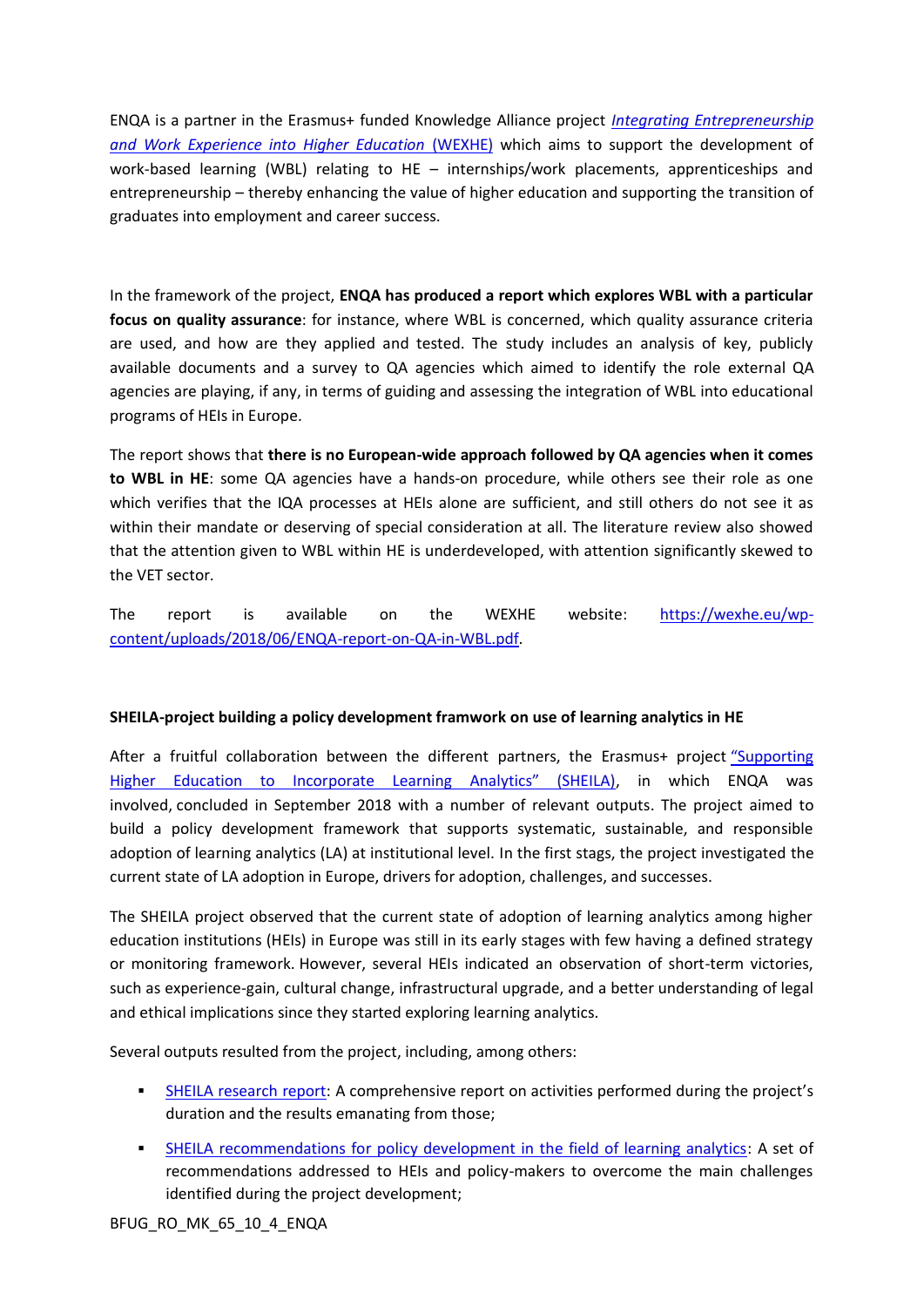- **EXEMICA policy framework:** The SHEILA framework was developed based on data collected from a series of consultations with different stakeholders, including LA researchers, institutional leaders, teaching staff, and students, using interviews, focus groups, and group concept mapping methods. It can be used to support strategy and policy formation in addition to readiness assessment;
- **EXAMOOC:** The use of the SHEILA framework and how it was developed are showcased in a MOOC developed by the SHEILA project team. The three-week course also gives an overview of learnng analytics in higher education.

#### **An innovative system for trust-based e-assessment set up by the TeSLA project**

ENQA is involved in the Horizon 2020 project "An Adaptive Trust[-based e-assessment System for](https://tesla-project.eu/)  [Learning" \(TeSLA\)](https://tesla-project.eu/) which aims to develop **a system that facilitates online examination** in such a way that it **guarantees learners' authentication and authorship**.

The consortium is composed of 18 partners: 8 universities, 3 quality assurance organisations, 4 research centers and 3 companies. After three years developing, recently more **than 23,000 students and 500 teachers from 7 different universities** have tested the TeSLA system. Pilots covered elements like **communication protocols, educational and e-assessment frameworks, data privacy mechanisms**, and the TeSLA instruments such as **voice, face or keystroke recognition** already integrated in the universities virtual learning environments (VLEs).

In the context of this project, ENQA, together with other QA organisations, is finalising a **framework for QA of e-assessment**. This framework, which will be published in the spring 2019, includes **standards and indicators for the QA of e-assessment,** which have been piloted in the 7 partner institutions. The project will be concluded in spring 2019.

#### **3. External review of ENQA's agency review process**

ENQA has carried out reviews of its member agencies and agencies applying for registration in EQAR systematically since 2011, and since 2015 with a revised review methodology. ENQA's reviews are geared towards assessing a quality assurance agency's compliance with the ESG. In spring 2018 ENQA's members decided that ENQA Agency Review process should also undergo, in its turn, an external evaluation to assess the system's compliance with the ESG and its fitness for purpose in supporting agencies in enhancing the quality of their work. ENQA commences this process in autumn 2018 when an independent stakeholders steering committee selected the Nordic Institute for Studies in Innovation, Research and Education (NIFU) – after an open call for tender - to be the coordinator of the review of ENQA. The preparation of the self-assessment report by ENQA is undergoing and the site visit is scheduled to take place in September. The review report will be published in early 2020.

#### **4. Upcoming events**